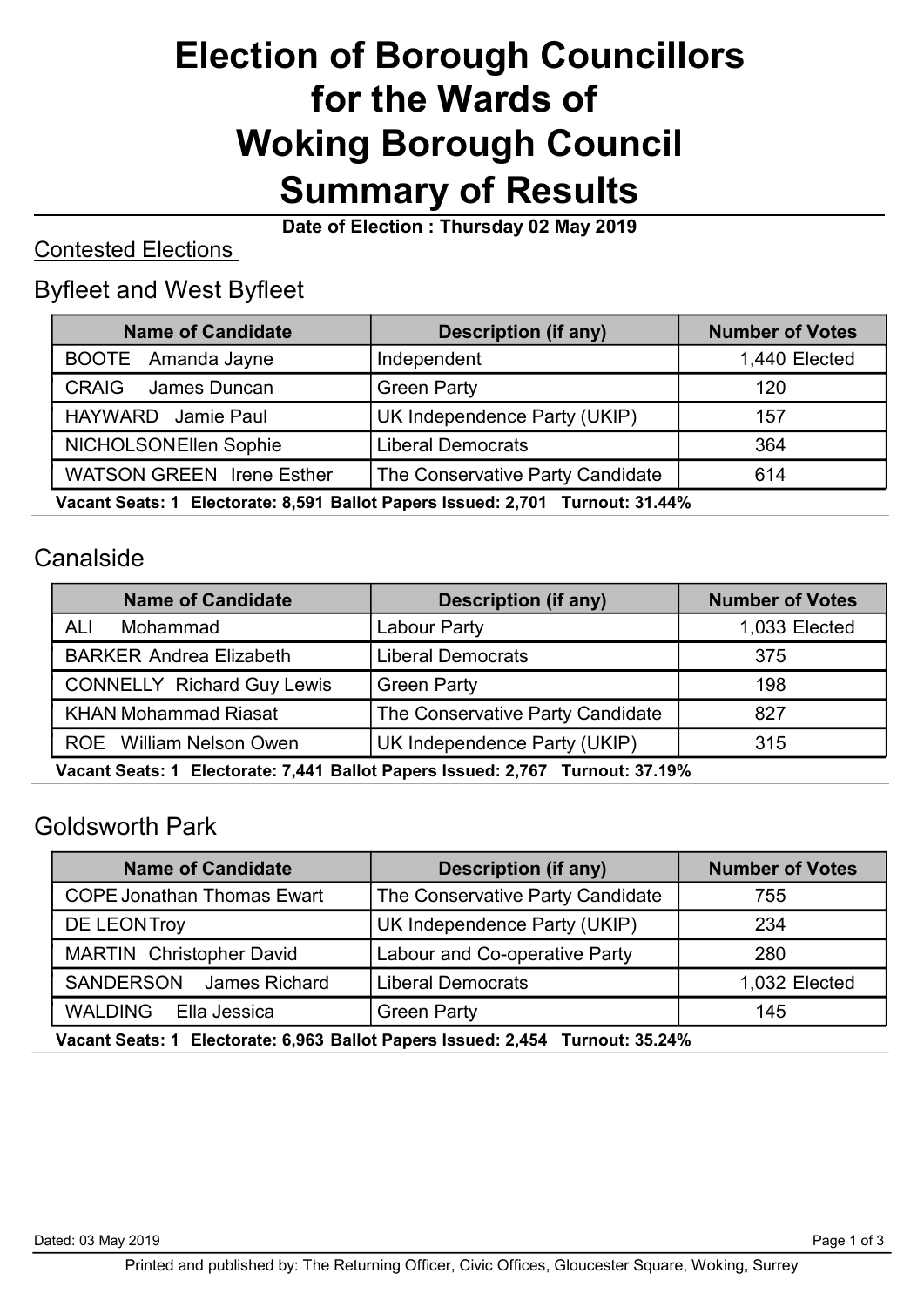#### Contested Elections

# **Heathlands**

| <b>Name of Candidate</b>                                                           | <b>Description (if any)</b>      | <b>Number of Votes</b> |  |
|------------------------------------------------------------------------------------|----------------------------------|------------------------|--|
| AZAD Ayesha                                                                        | The Conservative Party Candidate | 1,424 Elected          |  |
| <b>COSNAHAN Guy Tuson</b>                                                          | <b>Liberal Democrats</b>         | 538                    |  |
| <b>SHATWELL Robert Arthur</b>                                                      | Independent                      | 542                    |  |
| <b>WRIGHT Anna Katharine</b>                                                       | <b>Green Party</b>               | 271                    |  |
| Moneth Broton 4. Flockswetch 7,000, Bollet Boycan Issued: 0,704 . Tunnerst, 00,000 |                                  |                        |  |

Vacant Seats: 1 Electorate: 7,009 Ballot Papers Issued: 2,791 Turnout: 39.82%

# Hoe Valley

| <b>Name of Candidate</b>        | <b>Description (if any)</b>      | <b>Number of Votes</b> |  |
|---------------------------------|----------------------------------|------------------------|--|
| <b>MORALES</b> Louise Mary Nell | <b>Liberal Democrats</b>         | 1,147 Elected          |  |
| PETRIKOVA Ivica                 | <b>Green Party</b>               | 137                    |  |
| <b>ROE</b> David Simon          | UK Independence Party (UKIP)     | 159                    |  |
| <b>SCOTT</b> Colin Patrick      | The Conservative Party Candidate | 374                    |  |
| <b>WALTER Brian Stanley</b>     | Labour Party                     | 204                    |  |

Vacant Seats: 1 Electorate: 7,140 Ballot Papers Issued: 2,039 Turnout: 28.56%

#### Horsell

| <b>Name of Candidate</b>                                                          | <b>Description (if any)</b>      | <b>Number of Votes</b> |  |
|-----------------------------------------------------------------------------------|----------------------------------|------------------------|--|
| <b>DORAN</b> John Francis                                                         | <b>Liberal Democrats</b>         | 1,083                  |  |
| <b>KEMP Colin Sidney</b>                                                          | The Conservative Party Candidate | 1,298 Elected          |  |
| <b>REID</b> Joshua James                                                          | Labour and Co-operative Party    | 196                    |  |
| <b>RIDGEON</b><br>Nigel Charles                                                   | <b>Green Party</b>               | 266                    |  |
| <b>SQUIRE</b> Judith Diana                                                        | UK Independence Party (UKIP)     | 260                    |  |
| Vocant Cooter 4. Electerate: 7.426 Dellet Denore Icousel: 2.422. Turnsut: 42.750/ |                                  |                        |  |

Vacant Seats: 1 Electorate: 7,136 Ballot Papers Issued: 3,122 Turnout: 43.75%

## Knaphill

| <b>Name of Candidate</b>                                                      | <b>Description (if any)</b>      | <b>Number of Votes</b> |  |  |
|-------------------------------------------------------------------------------|----------------------------------|------------------------|--|--|
| <b>AKBERALI</b><br>Hassan Badrudin                                            | Independent                      | 808                    |  |  |
| <b>CONNELLY Alexandra May</b>                                                 | <b>Green Party</b>               | 180                    |  |  |
| <b>GLEN Andrew George</b>                                                     | UK Independence Party (UKIP)     | 145                    |  |  |
| <b>JOHNS</b> Norman Grenville                                                 | <b>Liberal Democrats</b>         | 339                    |  |  |
| MITCHELL-SMITH Geraldine<br>Margaret                                          | <b>Labour Party</b>              | 214                    |  |  |
| <b>WHITEHAND</b><br>Melanie Anne                                              | The Conservative Party Candidate | 960 Elected            |  |  |
| Vacant Seats: 1 Electorate: 7,972 Ballot Papers Issued: 2,655 Turnout: 33.30% |                                  |                        |  |  |